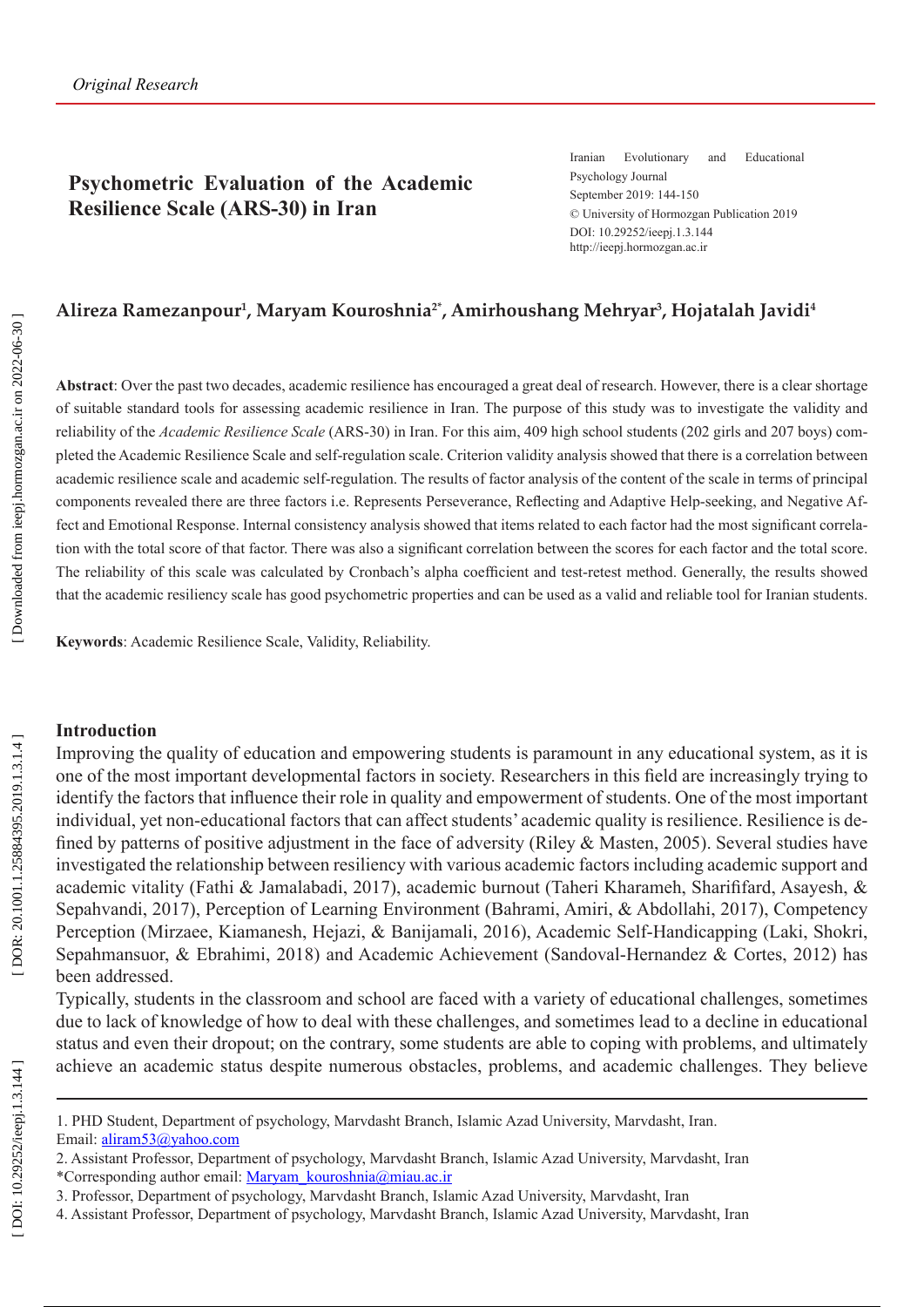that their learning and success in education is based on their effort and perseverance, not on just their ability (Khalaf, 2014). Some researchers, such as Hartley (2011) and (Li, Martin, & Yeung, 2015), address the ques tion of why some students show stress so much against academic challenges, while others not, have used the term academic resilience. Academic resilience has been defined as the capacity to overcome acute or chronic distress that poses a serious threat to the educational development of a student (Martin, 2013). Academic resilience is one's ability in the academic field to cope empowered with stress, pressure, and challenges in academ ic activities (Mallick & Kaur, 2016; Martin, 2013; Martin & Marsh, 2009). A number of studies have shown that there are groups of students who, despite challenging backgrounds, have successful student performance in school (Sandoval-Hernandez & Cortes, 2012).

The concept of academic resilience is not limited to particular students, and all students experience it somehow, as they are always likely to experience challenges, stress, and pressure and experience poor academic performance (Martin & Marsh, 2009), and this has encouraged researchers to research academic resiliency .

Despite interest in studying academic resilience, research in this area has been limited, and little progress has been made on this construct, its components, and its standard measurement tools. Currently in Iran, researchers use the academic resilience inventory (Samuels, 2004) and the academic resilience scale (Martin & Marsh, 2009) to measure academic resilience. In recent years, Cassidy (2016) has criticized the attitudinal aspects of the items of these questionnaires, providing a questionnaire that emphasizes one's observable behaviors in situations of experiencing stress and evaluating the process of returning to normal functioning. This processbased questionnaire focuses on cognitive-affective responses and adaptive and non-adaptive behaviors and is presented as a 30 item Resilience Scale. These items are adapted from existing literature on resilience and academic resilience. Therefore, this scale benefits from content validity. Cassidy (2016) introduces three components for academic resilience: represents perseverance, reflecting and adaptive help-seeking and negative affect and emotional response . Represents perseverance are those traits, characters, and reactions of students that include hard work and effort, failure to adhere, adherence to plans and goals, acceptance and use of feedback, innovative problem solving, and hardship as opportunities. Reflecting and adaptive helpseeking reflects a set of traits, characters, and reactions of students that reveal strengths and weaknesses, changing study methods, seeking help, support and encouragement, monitoring efforts and achievements, and rewarding and punishment emphasizes. The component of negative affect and emotional response refer to traits, characters, and reactions such as anxiety, being catastrophic, and avoiding negative responses.

Although the Cassidy Academic Resilience Scale has received much attention in recent studies outside of Iran, it has not been used in Iran and its psychometric properties have not been studied. Therefore, the present study investigates its psychometric properties. Since academic resilience is an important and significant vari able in academic achievement, study of it is important to enhance students' performance and improve their performance. The purpose of this study was to investigate the validity and reliability of the Cassidy Academic Resilience Scale (2016) among an Iranian sample of high school students.

### **Material and Methods**

The type of research was descriptive-correlational. The statistical population of the study consisted of all secondary school students of Darab city, in Iran, who were studying in the high schools of Darab city in 2018- 2019 academic years. The sample consisted of 409 students (202 girls and 207 boys) who were selected by multistage cluster random sampling. First, eight schools were randomly selected from each school, then two classes from each school were randomly selected and all students in the selected classes participated in the study.

### **Research tools**

**Academic Resilience Scale (Cassidy, 2016):** The scale was developed in 2016 by Cassidy to measure students' academic resilience. He studied 532 students with a mean age of 22.4 years and a standard deviation of 6.2 years. The scale has 30 items and three components of represents perseverance (14 items), reflecting and adaptive help-seeking (9 items), and negative affect and emotional response (7 items). In order to perform this scale, first, student reads a short text that illustrates an example of a difficult academic situation which shows a significant academic challenge and effort. Then, on the academic resilience scale, he chooses the options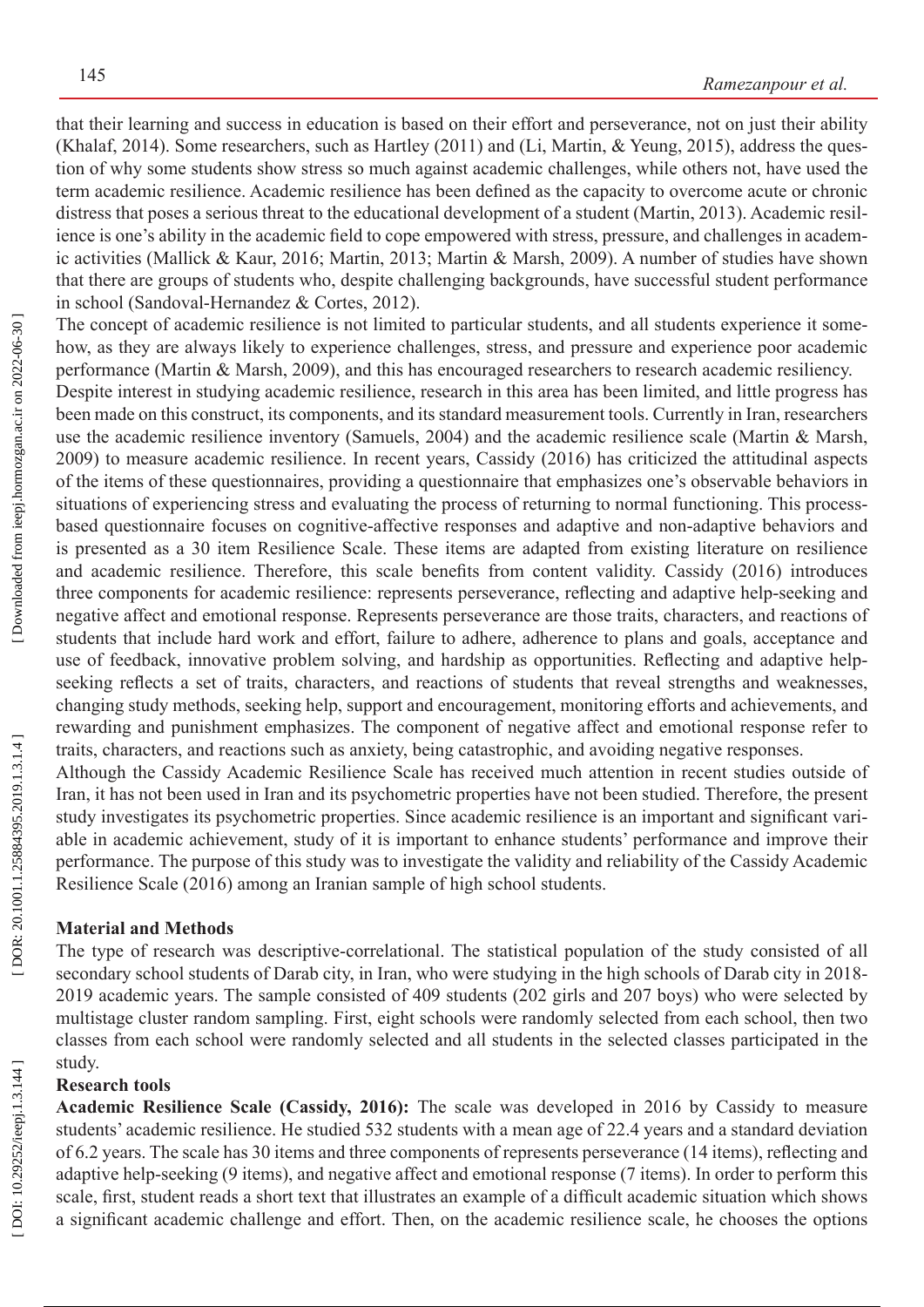closest to his opinion. The student is told: "Imagine you have received a score for your recent exam that will not pass the lesson. The other two exams you have just taken are lower than the good score you were trying to get. But while you have clear educational and career goals in mind, you don't want to disappoint your family. Your teacher's reaction to this score is that you do not understand the exam topic and are poor in that topic. Of course, teacher feedback also includes ways in which you can improve on this lesson. Your other two teachers have made similar comments about their exams. "The student is asked to imagine him/her experiencing this difficult educational situation and then complete the scale. The items are scored along a 5-point Likert scale from likely (1) to unlikely (5). Positive items are reversed, so a high score on this scale indicates greater academic resilience. Based on content, items 1, 3, 6, 7, 12, 14, 15, 19 and 28 are negative and the others are positive. According to the Cassidy scale, the items 1, 2, 3, 4, 5, 8, 9, 10, 11, 13, 15, 16, 17 and 30 related to represents perseverance, items 18, 20, 21, 22, 24, 25, 26, 27, and 29 related to the reflecting and adaptive helpseeking and items 6, 7, 12, 14, 19, 23 and 28 related to the negative affect and emotional response. The total score of the scale is obtained from the sum of the scores of the items, ranging from 30 to 150.

In addition to construct validity, its criterion validity has been reported by calculating the correlation coefficient with the General Academic Self-Efficacy Scale (Cassidy & Eachus, 2002), 0.49. The Cronbach's alpha of the scale was 0.90 (Cassidy, 2016).

**Academic Self-Regulation Scale (Sevari & Arabzade, 2013):** The Academic Self-Regulation Scale was developed by Sevari & Arabzade (2013) to measure the variable of academic self-regulation. This scale has 30 questions and six sub-scales as a memory strategy (5 Article 3) Objectives (3 articles), self-evaluation (6 articles), help (6 articles), responsiveness (4 articles) and organization (6 articles). All items have direct scor ing and are never equal to 1, rarely equal to 2, sometimes equal to 3, usually equal to 4, often equal to 5, and always equal to 6. To calculate the score of each sub-scale, the score of items related to that sub-scale is added together. To calculate the total score of the scale, the scores of all subscales are added together. The scale score ranges from 30 to 180. The higher the score indicates the greater the degree of self-regulation and vice versa. Validity of the scale has been verified through confirmatory factor analysis. Cronbach's alpha reliability for the total scale was 0.87, and for memory strategy, was 0.74, for Objectives was 0.75, for self-evaluation was 0.83, for help was 0.83, for responsiveness was 0.71, for and for organization was 0.76 (Sevari & Arabzade, 2013). Procedure: To investigate the psychometric properties of the academic resilience scale, following a back-translation method, all items were translated into Persian by two English translators. Then, two other translators translated all items back into English. Finally, the authors confirmed the final version of the questionnaire. Next, the scale was given to a number of students and, if they had any questions that were unclear, the necessary corrections were made and the final Persian version was prepared for use. After completing the scales by the students and removing the confounded questionnaires, the criterion validity of the academic resilience scale was evaluated by calculating its correlation with the academic self-regulation scale and its construct validity using factor analysis and internal consistency methods. Reliability of the scale also was calculated by Cronbach's alpha and test-retest methods.

### **Results**

**Validity of Academic Resilience Scale:** In examining the construct validity (factor analysis) of the academic resilience scale, the correlation between the items was analyzed by principal components, which aimed to determine the existing factor structure. The size of the Kaiser-Meyer-Olkin (KMO) (sampling adequacy index) and Bartlett's test of sphericity (correlation matrix adequacy index) indicated sufficient evidence for factor analysis. The coefficient of KMO was 0.914, indicating the adequacy of content sampling of correlation data matrix. Bartlett's test was also significant at 9490.076 at a level less than 0.001. Three factors were extracted on the basis of the scree plot. The three extracted factors explain 54.82 percent of the variance in academic resilience. The extracted factors were then rotated by the *Promax oblique rotation* method and factor loadings greater than 0.30 were considered as acceptable factor loadings.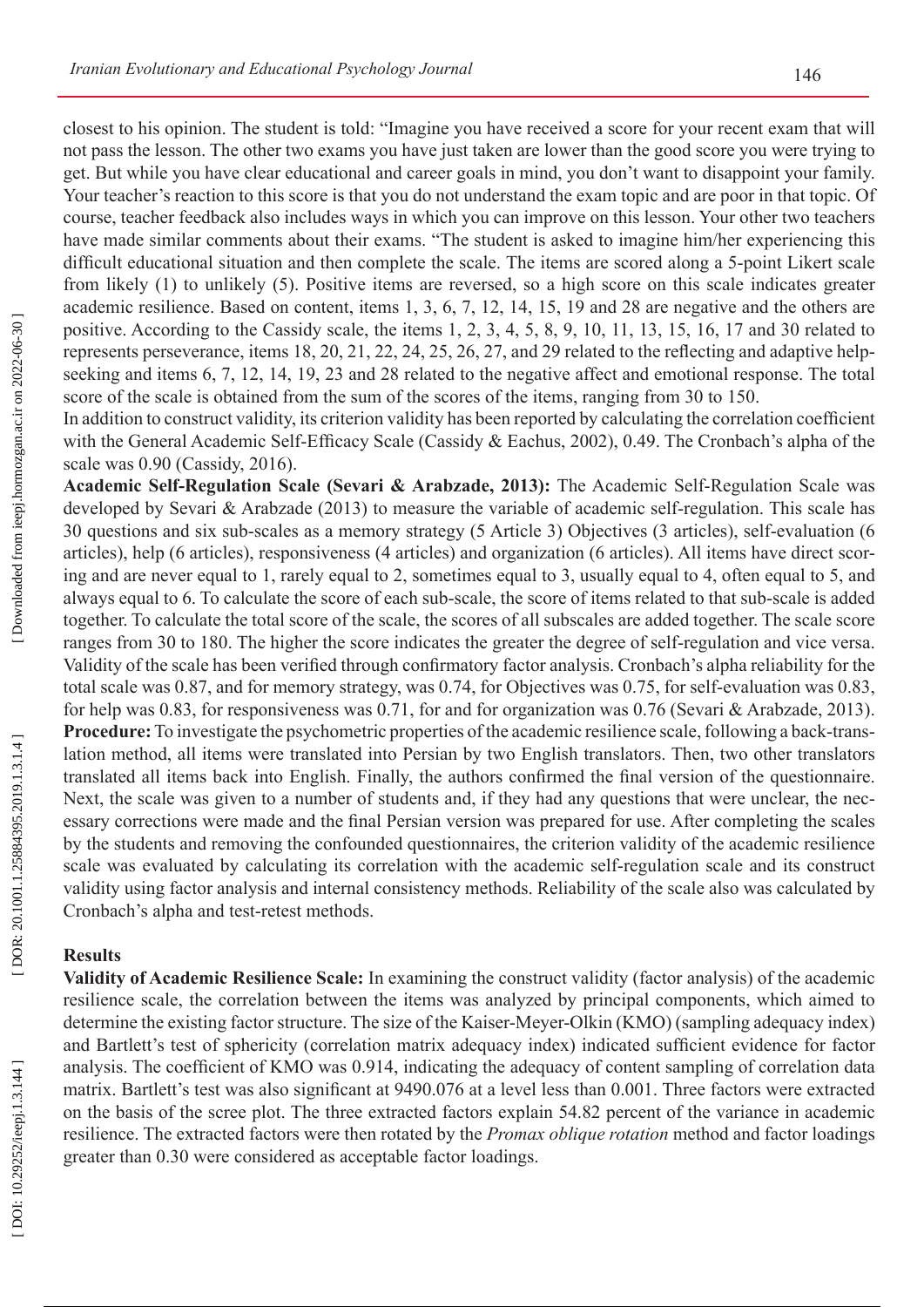| Factors | Eigenvalues | Variance explained | Cumulative variance explained |
|---------|-------------|--------------------|-------------------------------|
|         | 10.51       | 34.78              | 34.78                         |
|         | 5.05        | 12.13              | 46.92                         |
|         | 4.47        | 7.89               | 54.82                         |

**Table 1**. Statistical Indicators of Three Factors ARS\_30 after Promax Rotation

Factor analysis of data obtained its best factor structure after five rotations. After determining the content of each factor, based on the nature of the items and the scale designer recommendation, the first factor was named as Represents Perseverance, the second factor was names as Reflecting and Adaptive Help-seeking, and the third factor was named as Negative Affect and Emotional Response. The subscales of the academic resilience scale along with their factor loadings are presented in Table 2.

**Table 2.** Principal components estimates of the oblique (promax) rotated factor loadings for the ARS-30

| $\mathbf{r}$<br>$\mathbf{r}$<br>Items | Factor 1 | $\mathbf{I}$<br>$\frac{4}{2}$ Factor 2 | $\overline{\phantom{a}}$<br>Factor 3 |
|---------------------------------------|----------|----------------------------------------|--------------------------------------|
| $11\,$                                | 0.96     |                                        |                                      |
| $30\,$                                | 0.91     |                                        |                                      |
| $\overline{9}$                        | $0.91\,$ |                                        |                                      |
| $\overline{13}$                       | 0.91     |                                        |                                      |
| $\overline{8}$                        | 0.89     |                                        |                                      |
| $16\,$                                | $0.84\,$ |                                        |                                      |
| $\overline{4}$                        | $0.82\,$ |                                        |                                      |
| $\overline{5}$                        | $0.81\,$ |                                        |                                      |
| $\,1$                                 | $0.81\,$ |                                        |                                      |
| $\overline{2}$                        | $0.76\,$ |                                        |                                      |
|                                       | 0.74     |                                        |                                      |
| $\overline{17}$                       | 0.67     |                                        |                                      |
| 15                                    | 0.65     |                                        |                                      |
| $10\,$                                | 0.62     |                                        |                                      |
| $29\,$                                |          | 0.89                                   |                                      |
| $18\,$                                |          | 087                                    |                                      |
| 26                                    |          | 0.85                                   |                                      |
| $22\,$                                |          | 0.76                                   |                                      |
| $24\,$                                |          | 0.44                                   |                                      |
| 25                                    |          | 0.43                                   |                                      |
| $20\,$                                |          | 0.41                                   |                                      |
| $21\,$                                |          | 0.39                                   |                                      |
| $27\,$                                |          | 0.35                                   |                                      |
| 14                                    |          |                                        | 0.84                                 |
| 19                                    |          |                                        | 0.70                                 |
| $12\,$                                |          |                                        | $0.68\,$                             |
| $\overline{7}$                        |          |                                        | 0.68                                 |
| $\overline{6}$                        |          |                                        | 0.62                                 |
| $28\,$                                |          |                                        | 0.51                                 |
| 23                                    |          |                                        | $0.48\,$                             |

Also, the analysis of questions for all questions showed the all items have a correlation higher than 0.3 with the total scale, indicating the optimal reliability of the scale. In order to investigate the internal consistency, the correlation coefficients of items of each subscale with the total score of it were calculated. All of these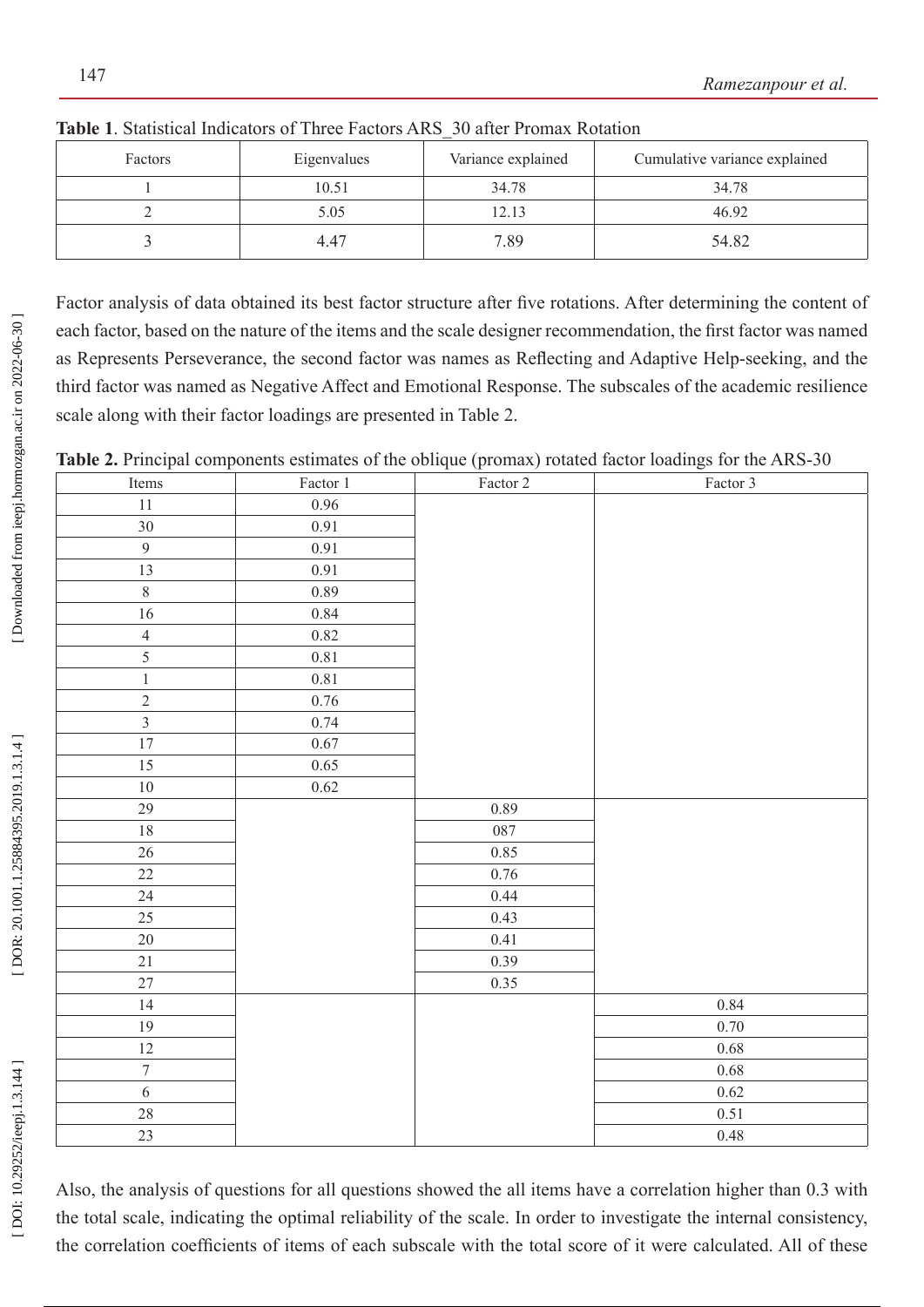coefficients were significant and each item was highly correlated with its scale. These coefficients were also calculated for the scores of the three factors and the total scale score, which results are presented in Table 3.

|                                     | <b>Table 3.</b> Results of the Correlation Matrix of Academic Resilience Scale Subscales |  |
|-------------------------------------|------------------------------------------------------------------------------------------|--|
| الجامعة المجانبة المتحالية المتحالة |                                                                                          |  |

| Factors                                   | Reflecting and adaptive<br>help-seeking | Negative affect and emotion-<br>al response | Perseverance | Total score |
|-------------------------------------------|-----------------------------------------|---------------------------------------------|--------------|-------------|
| Reflecting and adap-<br>tive help-seeking |                                         |                                             |              |             |
| Negative affect and<br>emotional response | $0.33***$                               |                                             |              |             |
| Perseverance                              | $0.35***$                               | $0.27**$                                    |              |             |
| Total score                               | $0.67**$                                | $0.63***$                                   | $0.86**$     |             |

\*\* sig  $< 0.01$ 

Table 3 shows that the correlation of factors with each other and with the total scale is positive and significant. The mean and standard deviation of the test scores for the three factors are presented in Table 4.

| <b>Table 4.</b> The mean and standard deviation of the test scores for the three factors |  |  |
|------------------------------------------------------------------------------------------|--|--|
|                                                                                          |  |  |

| Factors                                | N of Items  | Range    | Mean  | <b>SD</b> |
|----------------------------------------|-------------|----------|-------|-----------|
| Perseverance                           | 14          | 14-70    | 57.38 | 11.97     |
| Reflecting and adaptive help-seeking   | $\mathbf Q$ | $9 - 45$ | 37.46 | 6.07      |
| Negative affect and emotional response |             | $7 - 35$ | 24.95 | 6.55      |

Academic self-regulation scale was used to assess the criterion validity of the academic resiliency scale. The results showed that the correlation coefficient between the scores on the academic resilience scale and the total score on the academic self-regulation scale was 0.75, which was significant (0.001). These coefficients can be used as an indicator for the criterion validity of the academic resilience scale. Also, the correlation coefficient of the total score of academic self-regulation was 0.69 with perseverance subscale, 0.44 with reflecting and adaptive help-seeking subscale, and 0.43 with negative affect and emotional response subscale, which all were significant (0.001).

# **Reliability of Educational Resilience Scale**

Cronbach's alpha coefficient and test-retest coefficient were used to evaluate the reliability of the scale. Table 5 presents the Cronbach's alpha for all subscales and the total scale score. The results show that the calculated Cronbach's alpha coefficients are desirable and acceptable for all subscales and the total scale. Thirty students were selected to ecaluate test-retest coefficient within 21 days. The test-retest coefficient was 0.85 for per severance subscale, 0.83 for reflecting and adaptive help-seeking subscale, and 0.80 for negative affect and emotional response subscale.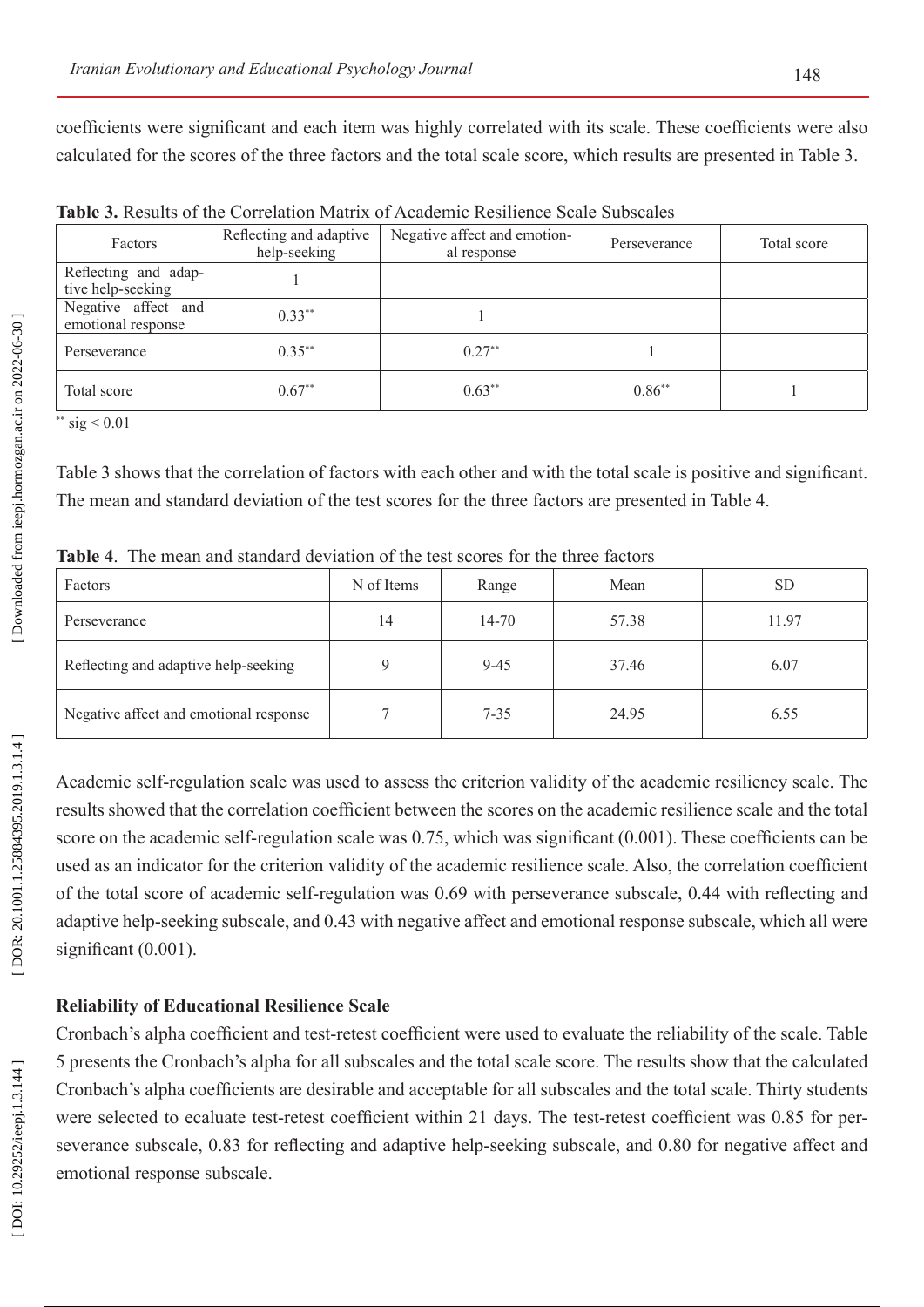| <b>Subscales</b>                                | Cronbach's alpha |  |
|-------------------------------------------------|------------------|--|
| Perseverance                                    | 0.96             |  |
| Reflecting and adaptive help-seeking            | 0.84             |  |
| Negative affect and emotional response subscale | 0.86             |  |
| Total scale                                     | 0.93             |  |

### **Table 5**. ARS-30 Cronbach's alpha coefficients in the present study

### **Discussion**

The purpose of the present study was to investigate the psychometric properties of the Academic Resilience Scale (Cassidy, 2016). Based on the results, this scale is an valid and reliable tool for measuring academic resilience and can be used as a valid and reliable tool for Iranian students.

In the case of evaluating the validity of this tool, the results of factor analysis showed the extracted factors in this study are fully consistent with the factors in the original study. In the case of internal consistency method, the correlation coefficients of factors with each other and with the total scale were positive and significant. Also, the correlation coefficients of items of each factor with the total score of it and the correlation coeffi cients of items with the total scale score were also calculated, which all were significant. The results showed that there is a correlation between the academic resilience scale and its subscales with the academic self-reg ulation scale. This finding confirmes the criterion validity of the scale.

For the reliability of the questionnaire, Cronbach's alpha was 0.96 for perseverance, 0.86 for reflecting and adaptive seeking, and 0.84 for negative affect and emotional response subscale. However, Cronbach's alpha in Cassidy's study for perseverance subscale was 0.83, for reflecting and adaptive seeking was 0.80, and for negative affect and emotional response was 0.78 (Cassidy, 2016). Test-retest coefficients for perseverance subscale was 0.85, for reflecting and adaptive seeking was 0.83, and for negative affect and emotional response was 0.80. Overall, considering Cronbach's alpha coefficients, item analysis and test-retest coefficients of academic resiliency scale are suitable for Iranian students.

Based on the findings of this study, it was found that the Cassidy Academic Resilience Scale is approved as a valid and reliable scale and can be used to measure students' academic resilience, especially in high school. This scale offers a novel approach to measuring academic resilience, since it exemplifies behavioral and cog nitive-affective responses to the academic difficulties. Also, this scale express positive empowering factors, such as a sense of domination. Students with high academic resilancy believe in their efforts to make a differ ence and effective approaches to learning.

Generally, the results showed that the Cassidy Academic Resilience Scale has the necessary indicators as a valid and reliable instrument and can be used in both research and practice fields as a diagnostic criterion for identifying incompatible responses to distress and academic difficulty .

## **Declaration of Conflicting Interests**

The author(s) declared no potential conflicts of interest with respect to the research, authorship, and/or publication of this article.

## **Funding**

The author(s) received no financial support for the research, authorship, and/or publication of this article.

## **References**

Bahrami, F., Amiri, M., & Abdollahi, Z. (2017). The Perception of Learning Environment and Academic Burnout: Mediate role of Academic Resilience. *Journal of Sabzevar University of Medical Sciences, 24*(4), 217-223.